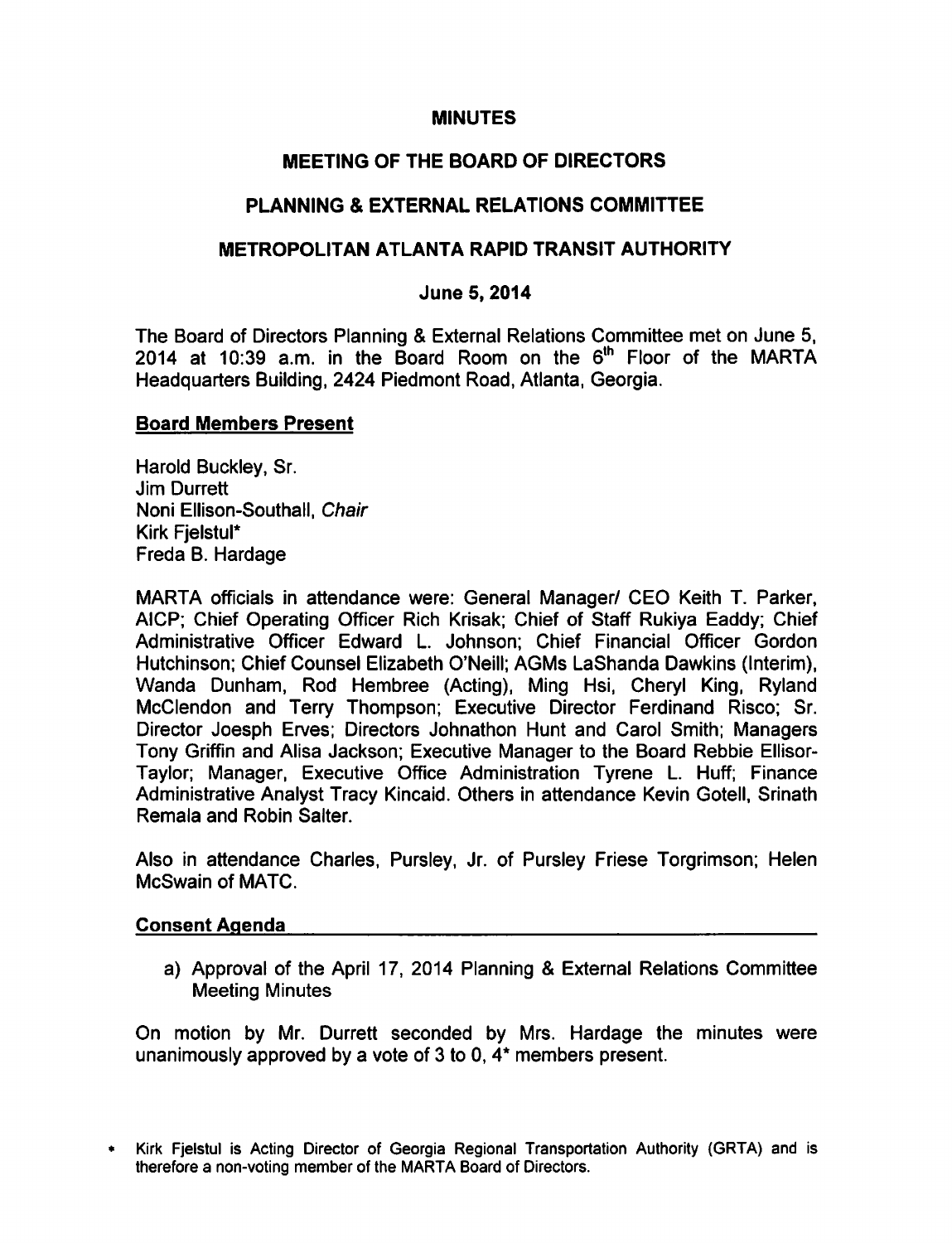### Individual Agenda

## Resolution Authorizing the Solicitation of Proposals for Billboard Management Services

Mr. Griffin presented this resolution requesting the Board of Directors to authorize the solicitation of proposals for Billboard Management Services on MARTA property by means other than competitive bidding, in accordance with Section 14(m) of the MARTA Act, through the use of Request for Proposals.

Several years ago a Billboard Management Firm conducted a review of a small Number of potential billboard sites on MARTA property. The Billboard Management Firm projected potential revenue from nine potential sites of over \$300,000 annually, over a twenty year base period. This program requires no upfront cost to MARTA while producing a revenue split from billboard advertisers to MARTA and the Billboard Management Firm.

The base contract term for the proposed contract is for five (5) base years with the option to extend for two (2) three year options. The contract at the discretion of MARTA, will require that multiple billboard installations be completed in the first two (2) and one half (1/2) years to ensure adequate progress is achieved.

On motion by Mr. Durrett seconded by Mr. Buckley, the resolution was unanimously approved by a vote of 4 to 0, with  $5*$  members present.

### Briefing - FY 2014 Quality of Service Study Semiannual Presentation

Dr. Salter briefed the Committee on MARTA's FY 2014 Quality of Service Study Presentation.

- $\triangleright$  The Quality of Service (QOS) Survey is a comprehensive survey that tracks customer satisfaction and perceptions of MARTA's service attributes throughout the year
- $\triangleright$  The QOS FY2014 Semiannual Presentation presents findings from 2,828 surveys that were collected from July  $-$  December 2013, with comparisons to previous fiscal years
- $\triangleright$  While there were minor differences in satisfaction ratings compared to FY13, the percentage of satisfied riders remained high in the first half of FY14 for both bus and rail service and MARTA overall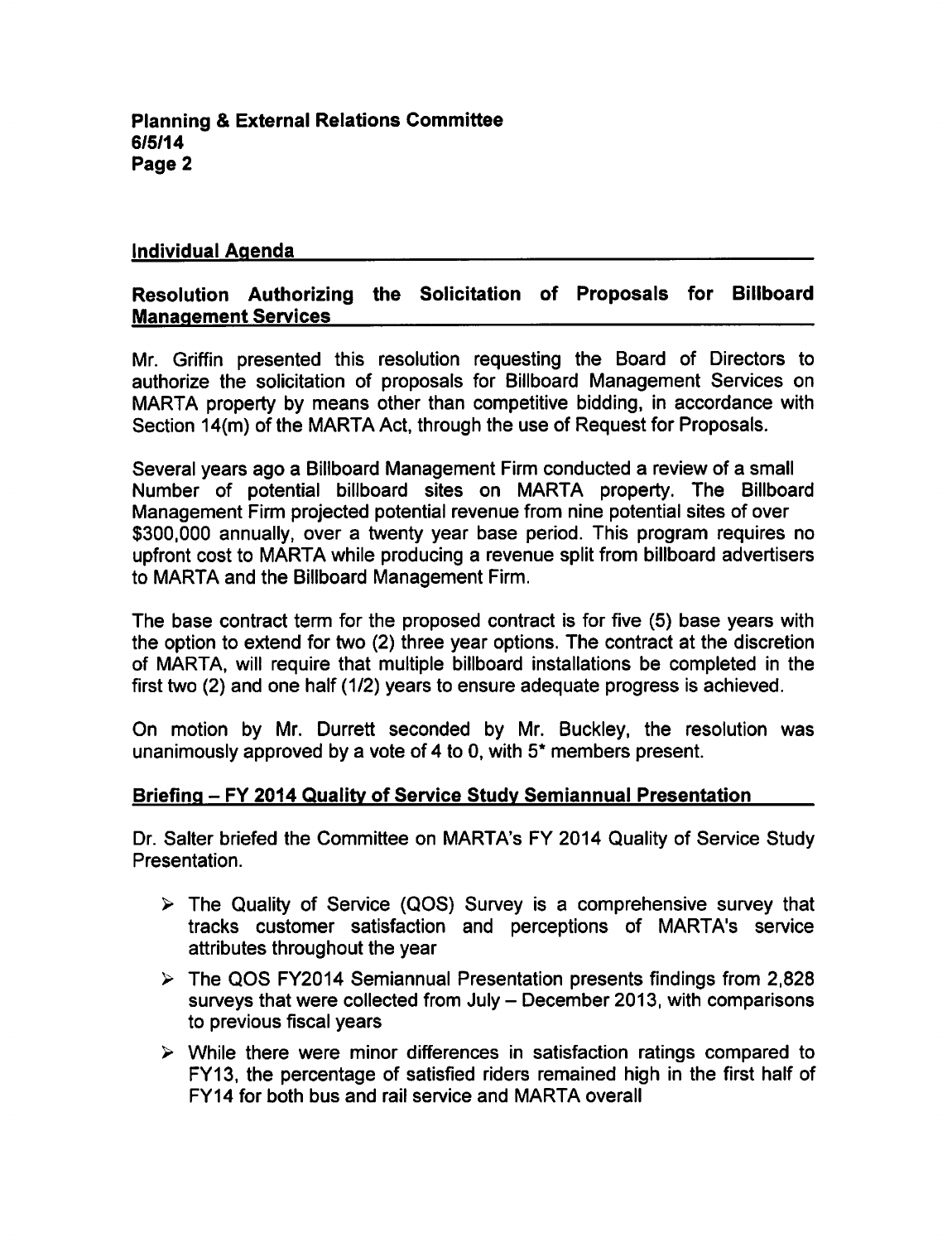- $\triangleright$  Demographic trends the percentage of riders with higher household incomes is increasing
- $\geq$  A quadrant analysis showed notable improvements in service attribute ratings compared to FY13:
	- $\circ$  MARTA's strength attributes doubled from 5 to 10
	- Focus attributes decreased from 18 to 14
- $\triangleright$  Fourteen service attributes received statistically higher scores compared to FY13 and no scores declined
- $\triangleright$  Improved scores were from the areas of mechanical reliability, weekday rail frequency, rail cleanliness, employee performance and customer service attributes related to communication
- $\geq$  Performance areas that need attention are:
	- Frontline employees who are available, courteous, and knowledgeable
	- OTP/frequency attributes that include buses not leaving early, trains and buses arriving on time and weekend frequency of buses and trains
	- Controlling nuisance behaviors on buses (new attribute added in FY14)
	- $\circ$  Cleanliness of bus interior and bus stop shelters and benches
- $\triangleright$  The percentage of riders who had seen nuisance behaviors during the previous 30 days remained unchanged
- $\triangleright$  There were two improvements in November December 2013 that could be attributed to the Ride with Respect Campaign: declines in the percentage of riders who had encountered panhandlers and disrespectful behavior on trains

Mr. Fjelstul asked if the survey includes different levels of satisfaction and dissatisfaction.

Dr. Salter said yes. MARTA's QOS asks whether riders are very satisfied, satisfied, very dissatisfied, etc. The survey rarely shows results in the extreme ranges so Research & Analysis lumps the results for the purpose of the semiannual presentations.